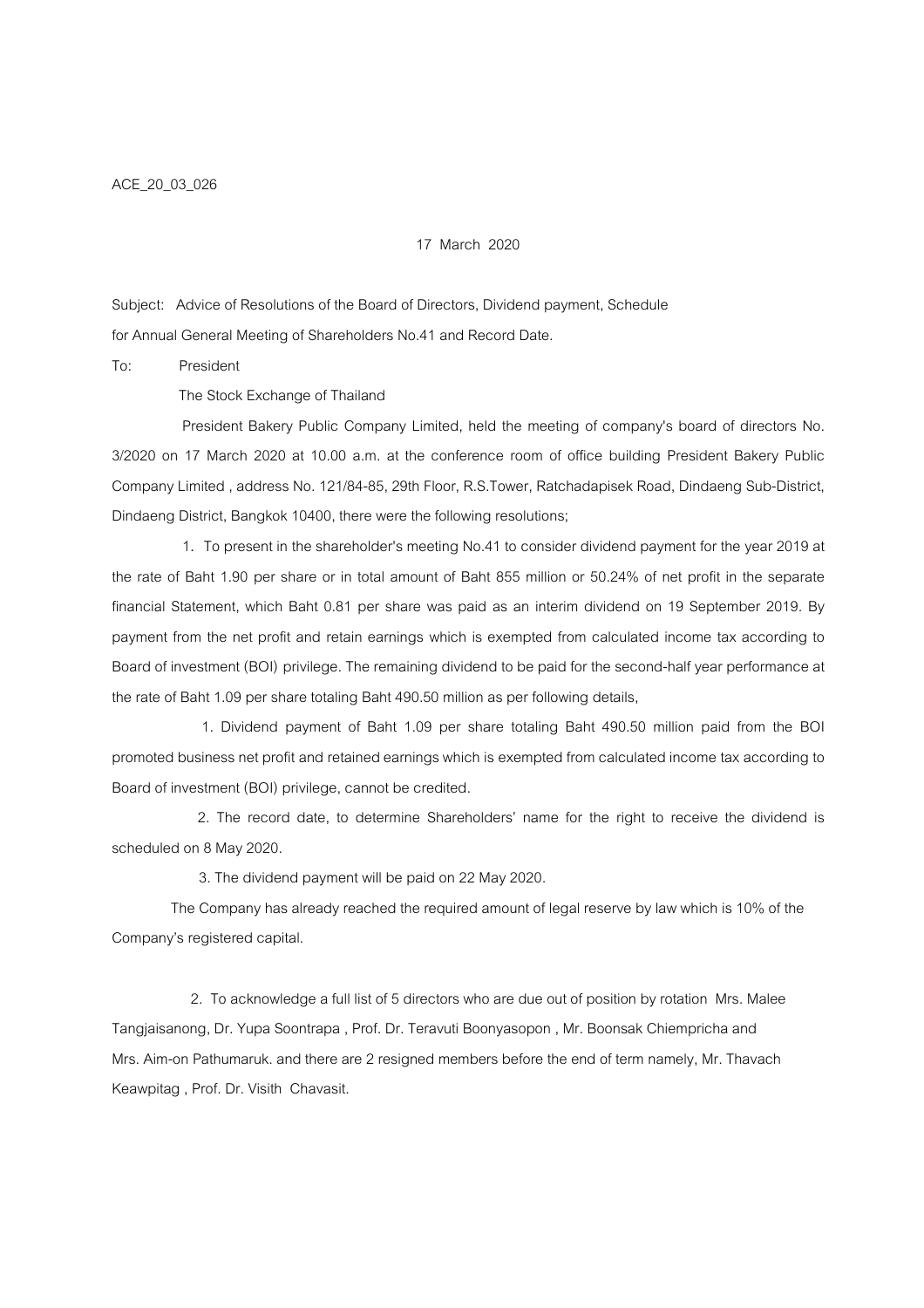The Board of Directors, agreed with the Nomination and Remuneration Committee propose the Annual General Meeting of Shareholders No.41 to re-elect 2 retiring directors, Prof. Dr. Teravuti Boonyasopon , and Mrs. Aim-on Pathumaruk

 Proposed to be elected 5 new directors to replace 3 members who are due to retire and 2 resigned members, as follows:

- 1. Mr. Wattanachai Chotechutrakul
- 2. Prof. Piyamitr Sritara, MD
- 3. Mr. Thanapich Moolpreuk
- 4. Miss Saipin Kittipornpimol
- 5. Miss Ubolluck Luevoravinyu

 3. Approved to propose the Annual General Meeting of shareholders No. 41, to consider and approve the remuneration of the Board of Directors for the year 2020, at the total amount not exceeding Baht 15,000,000 per year, but excluding compensation or other benefits which the directors receives in the capacity of employee or personnel of the company.

 4. To propose to the shareholders? meeting to appoint company auditors for year 2020, in accordance with the recommendation by The Audit Committee, as follows:

- 1. Miss Siriwan Nitdamrong, Certified Public Accountant, holding Licence No. 5906 (Has signed in Company Financial Statement since 2018 - 2019)
- 2. Mr. Wichart Lokatekrawee, Certified Public Accountant, holding Licence No. 4451 (Has signed in Company Financial Statement since 2010 - 2012)
- 3. Mrs. Sarinda Hirunprasertwut, Certified Public Accountant, holding Licence No. 4799 (Has been never signed in Company Financial Statement)

 Representing EY Office Limited. as company auditors, by stipulating that any of the auditors has authority to audit and express opinion on the Company?s financial statements.

 The auditing fee at the amount of Baht 1,140,000. The said amount is separated from the audit fee of Baht 92,500 per BOI-promoted projects

 5. To confirm the Company sets the Record Date on 2 April 2020 to define the shareholder who has the right to attend the Annual General Meeting of Shareholders No. 41.